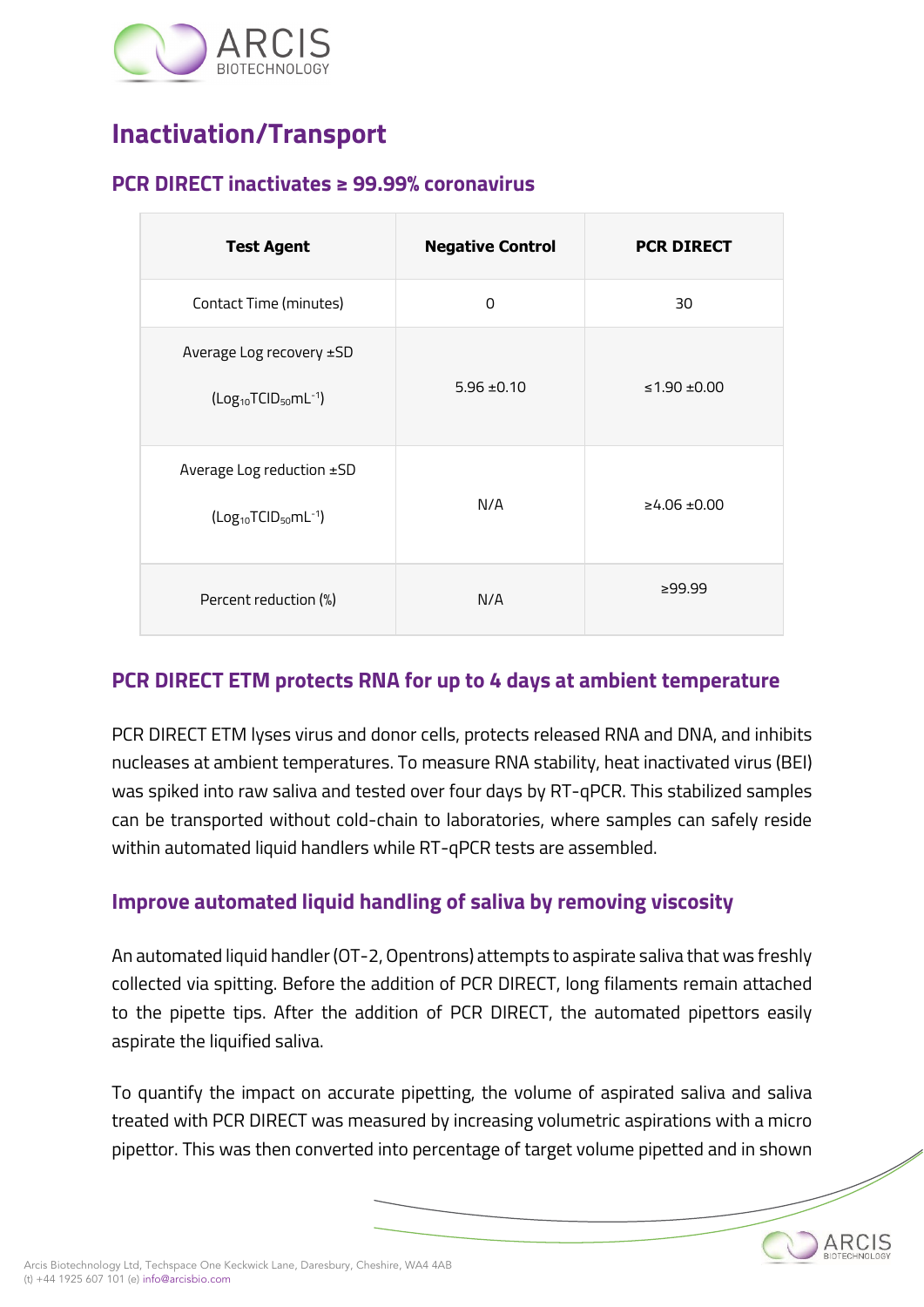

in the chart to the below. Without treating raw saliva, there is an approximately 30% reduction in aspirated versus target volume of saliva. This significant reduction in aspirated saliva would result in under sampling and subsequent losses in sensitivity.

Assessment of PCR DIRECT ETM against Human coronavirus 229E was performed by incubation at room temperature for 30 minutes. Following contact time, the suspensions were purified, and ten-fold serial dilutions (in triplicate) were evaluated for virucidal activity using TCID50.

In negative control samples, following 0 minutes incubation, an average of  $5.96 \pm 0.10$ Log10TCID50mL-1 coronavirus 229E was observed. Following a 30-minute exposure, an average 1.90 ± 0.00 Log10TCID50mL-1 coronavirus 229E was observed. An average Log reduction of 4.06  $\pm$  0.00 Log10TCID50mL-1 and an average percentage reduction of 99.99% was observed.



ARCIS

#### **RNA Stability Assessment**